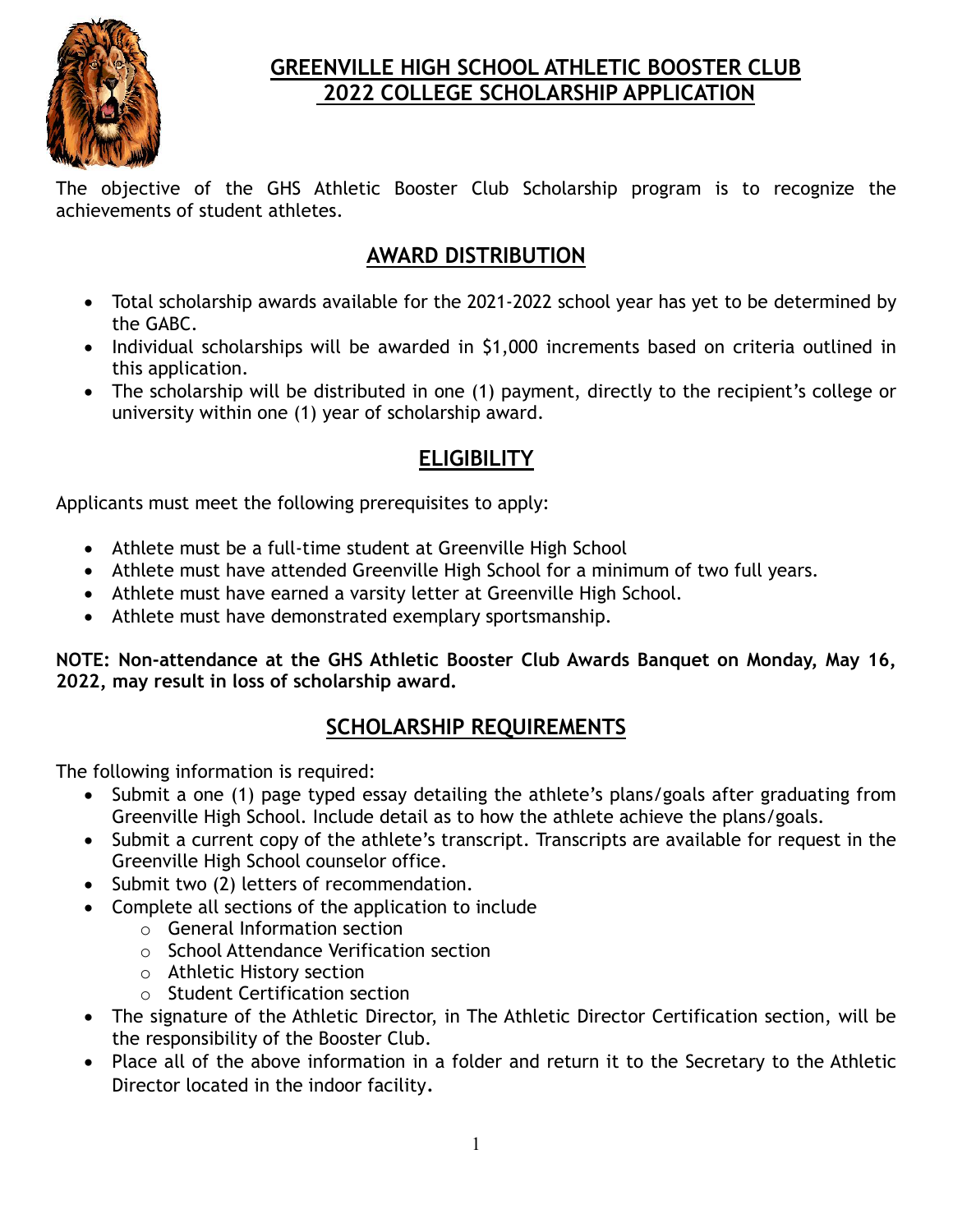**Note:** Late or incomplete applications will **NOT** be considered.

### **SCHOLARSHIP COMMITTEE**

The voting members of the scholarship committee will contain at least five (5), but no more than seven (7), members of GHS Athletic Booster Club and/or community members appointed by the Booster Club President. The only non-voting member will be the GHS Athletic Director. Parents of an athlete applying for the scholarship are ineligible to serve on the scholarship committee.

#### **2021-2022 SCHOLARSHIP TIMELINE**

- MARCH 14, 2022: Applications made available in Greenville High School senior Counselor's office and in the Athletic Director's office.
- APRIL 15, 2022: **COMPLETED** applications **MUST** be returned to the Secretary to Athletic Director located at the indoor facility no later than 4:00 PM.
- MAY 16, 2022: Scholarship recipients will be announced at GHS Athletic Booster Club Awards Banquet.

**NOTE: Non-attendance at the GHS Athletic Booster Club Awards Banquet on Monday, May 16, 2022, may result in loss of scholarship award.**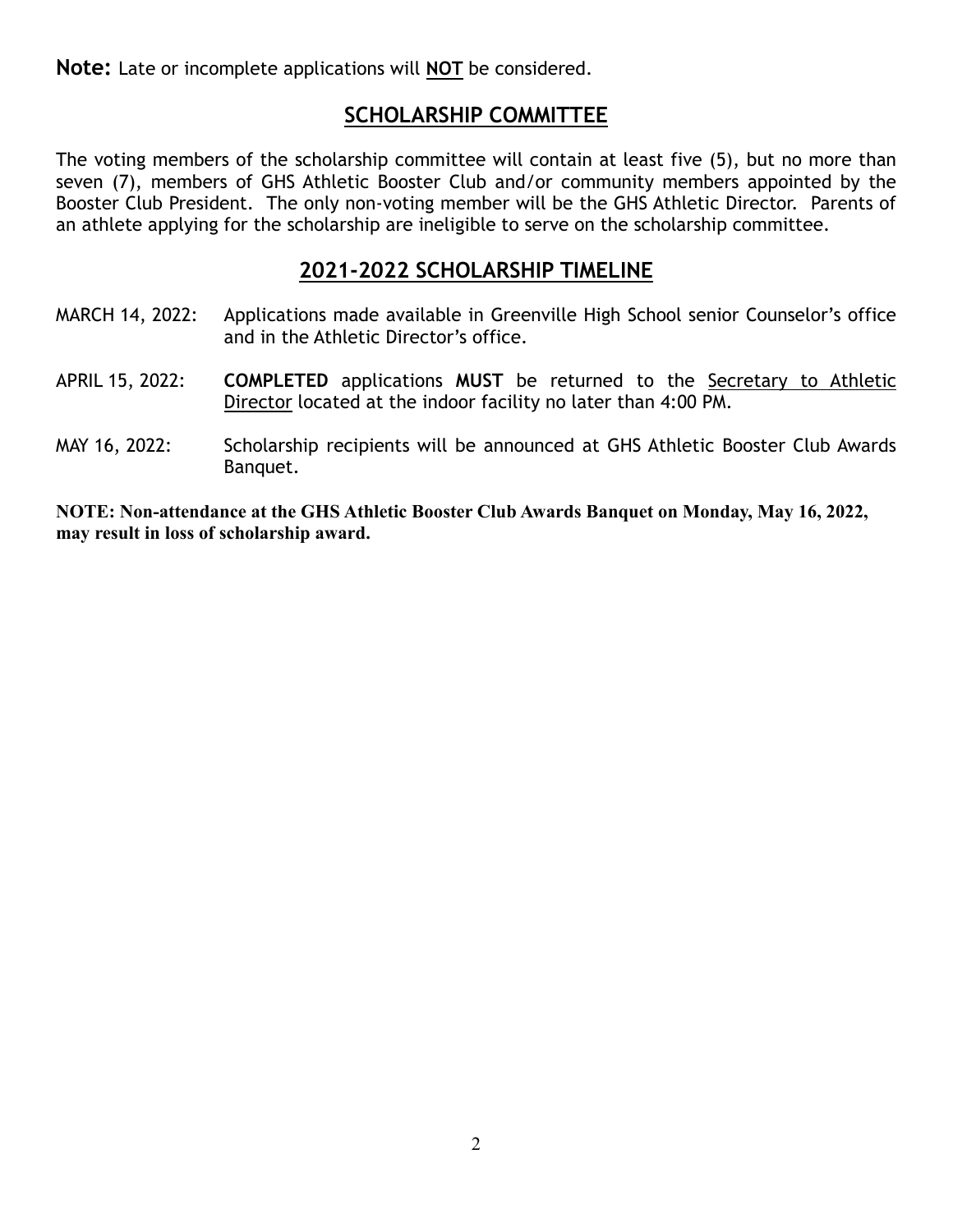#### **GENERAL INFORMATION**

#### **Please Print. Illegible applications may be disqualified.**

| Cell Phone: __________________________________                                                         |                         |  |  |  |  |  |
|--------------------------------------------------------------------------------------------------------|-------------------------|--|--|--|--|--|
| Grade Point Average<br><b>Class Rank</b>                                                               |                         |  |  |  |  |  |
| Number in Class                                                                                        |                         |  |  |  |  |  |
| <b>ACT</b> score                                                                                       |                         |  |  |  |  |  |
| SAT score                                                                                              |                         |  |  |  |  |  |
| Applicant has been accepted into a college/university, or technical school.<br><b>YES</b><br><b>NO</b> |                         |  |  |  |  |  |
|                                                                                                        |                         |  |  |  |  |  |
| Applicant has received an athletic scholarship.                                                        | <b>YES</b><br><b>NO</b> |  |  |  |  |  |
| If yes, is the athletic scholarship?                                                                   | Full<br>Partial         |  |  |  |  |  |
| Major or certification the applicant plans to pursue.                                                  |                         |  |  |  |  |  |

Active member(s) of the GHS Athletic Booster Club during the 2021-2022 school year.

| YES | <b>NO</b> |
|-----|-----------|
|     |           |

Family participated as a member of the GHS Athletic Booster Club Board or worked at least at one of the following fundraising events: selling sign ads, selling Lion cards, and/or worked in the concession stands.

| -- |  |  |
|----|--|--|
|    |  |  |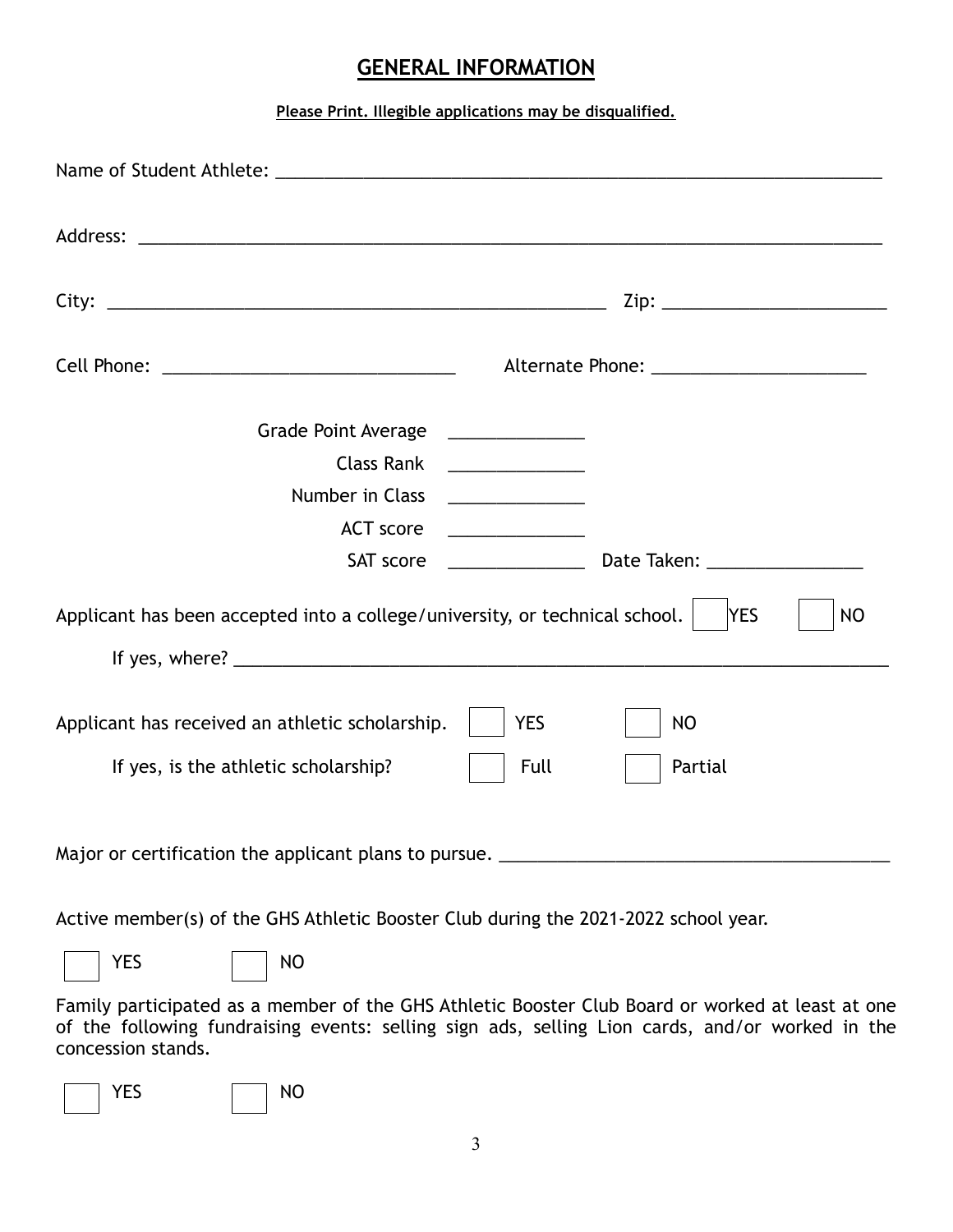### **SCHOOL ATTENDANCE VERIFICATION**

Applicant Name: \_\_\_\_\_\_\_\_\_\_\_\_\_\_\_\_\_\_\_\_\_\_\_\_\_\_\_\_\_\_\_\_\_\_\_\_\_\_\_\_\_\_\_\_\_\_\_\_\_\_\_\_\_\_\_\_\_\_ (Print Name)

Number of School Years attended at GHS:

**NOTE: Signature of Principal or GHS Counselor is required to validate years of attendance listed above.**

The signature below is to be obtained by the student athlete.

For Principal/Counselor Use Only:

*I \_\_\_\_\_\_\_\_\_\_\_\_\_\_\_\_\_\_\_\_\_\_\_\_\_\_\_\_\_\_\_\_\_\_\_\_\_\_\_\_\_ (Print Name) do hereby certify that the number of school years attended at Greenville High School as recorded for the applicant named above are true and correct.*

**SIGNATURE** 

**DATE**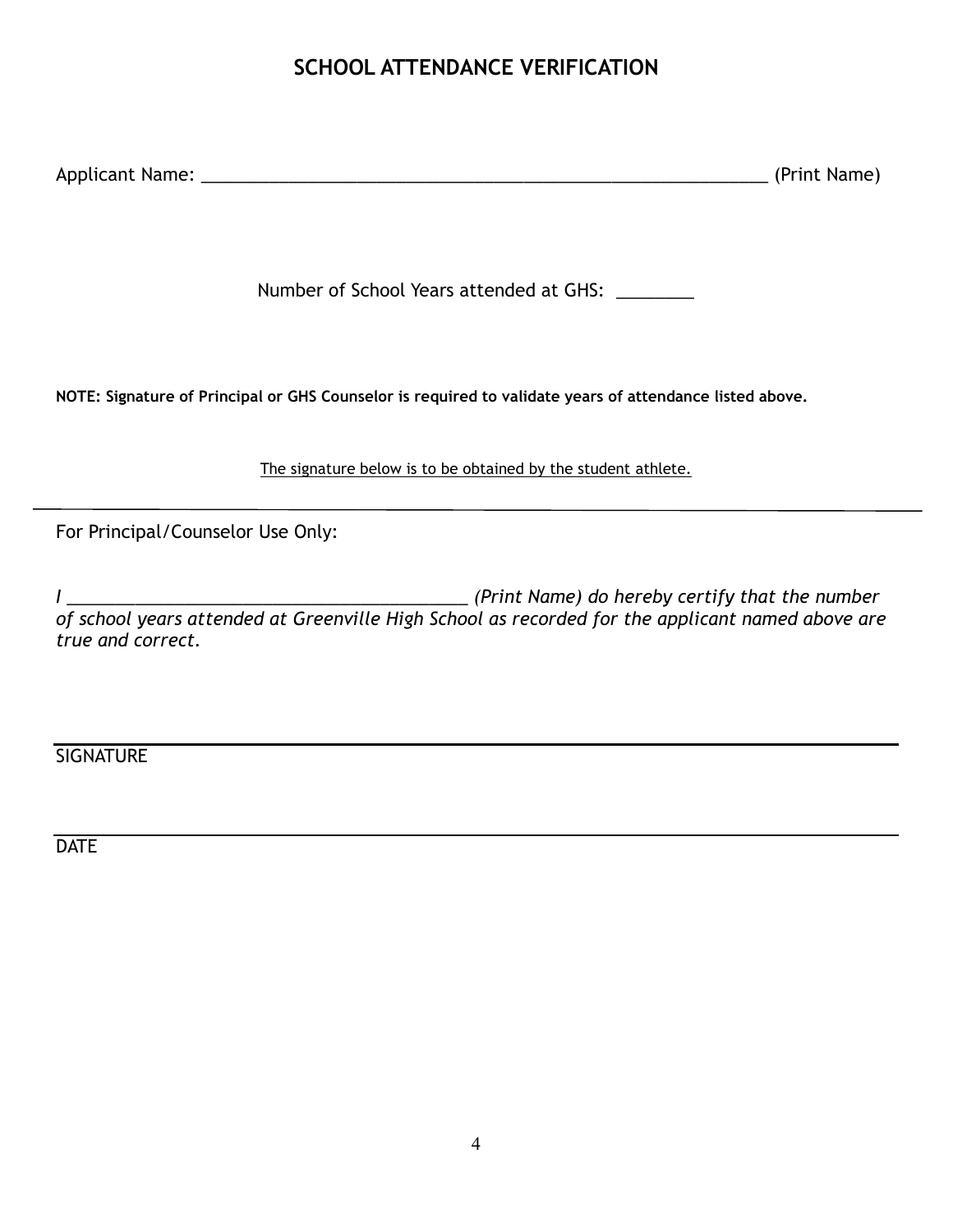# **ATHLETIC HISTORY**

Complete the chart below for each sport and season played. See example.

| Grade<br>Level                                                                                         | Season        | Sport              | Team<br>(Freshman,<br>Junior Varsity,<br>or Varsity) | Letter                     | Awards/Honors - (MVP, Defensive Player of the<br>Year, Newcomer of the Year, etc.) |  |  |
|--------------------------------------------------------------------------------------------------------|---------------|--------------------|------------------------------------------------------|----------------------------|------------------------------------------------------------------------------------|--|--|
| $\mathcal{G}^{\!\mathit{h}}$                                                                           | Fall          | Volleyball<br>Golf | Juníor<br>Varsity                                    | $\boldsymbol{\mathcal{N}}$ | MVP                                                                                |  |  |
| $\mathcal{G}^{\!\mathit{h}}$                                                                           | Fall          |                    | Varsity                                              | $\boldsymbol{\mathcal{V}}$ | Newcomer of the Year                                                               |  |  |
| <b>gth</b>                                                                                             | Fall          |                    |                                                      |                            |                                                                                    |  |  |
| <b>gth</b>                                                                                             | Fall          |                    |                                                      |                            |                                                                                    |  |  |
| 9 <sup>th</sup>                                                                                        | <b>Spring</b> |                    |                                                      |                            |                                                                                    |  |  |
| <b>gth</b>                                                                                             | <b>Spring</b> |                    |                                                      |                            |                                                                                    |  |  |
| 10 <sup>th</sup>                                                                                       | Fall          |                    |                                                      |                            |                                                                                    |  |  |
| 10 <sup>th</sup>                                                                                       | Fall          |                    |                                                      |                            |                                                                                    |  |  |
| 10 <sup>th</sup>                                                                                       | <b>Spring</b> |                    |                                                      |                            |                                                                                    |  |  |
| 10 <sup>th</sup>                                                                                       | <b>Spring</b> |                    |                                                      |                            |                                                                                    |  |  |
| 11 <sup>th</sup>                                                                                       | Fall          |                    |                                                      |                            |                                                                                    |  |  |
| 11 <sup>th</sup>                                                                                       | Fall          |                    |                                                      |                            |                                                                                    |  |  |
| 11 <sup>th</sup>                                                                                       | <b>Spring</b> |                    |                                                      |                            |                                                                                    |  |  |
| 11 <sup>th</sup>                                                                                       | <b>Spring</b> |                    |                                                      |                            |                                                                                    |  |  |
| 12 <sup>th</sup>                                                                                       | Fall          |                    |                                                      |                            |                                                                                    |  |  |
| 12 <sup>th</sup>                                                                                       | Fall          |                    |                                                      |                            |                                                                                    |  |  |
| 12 <sup>th</sup>                                                                                       | <b>Spring</b> |                    |                                                      |                            |                                                                                    |  |  |
| 12 <sup>th</sup>                                                                                       | <b>Spring</b> |                    |                                                      |                            |                                                                                    |  |  |
| Using the format above record any additional sports/seasons below. (i.e., played 3 sports in a season) |               |                    |                                                      |                            |                                                                                    |  |  |
|                                                                                                        |               |                    |                                                      |                            |                                                                                    |  |  |
|                                                                                                        |               |                    |                                                      |                            |                                                                                    |  |  |
|                                                                                                        |               |                    |                                                      |                            |                                                                                    |  |  |
|                                                                                                        |               |                    |                                                      |                            |                                                                                    |  |  |

**Total Number of Athletic Seasons Participated \_\_\_\_\_\_\_\_\_\_\_ Total Number of years lettered \_\_\_\_\_\_\_\_\_\_\_**